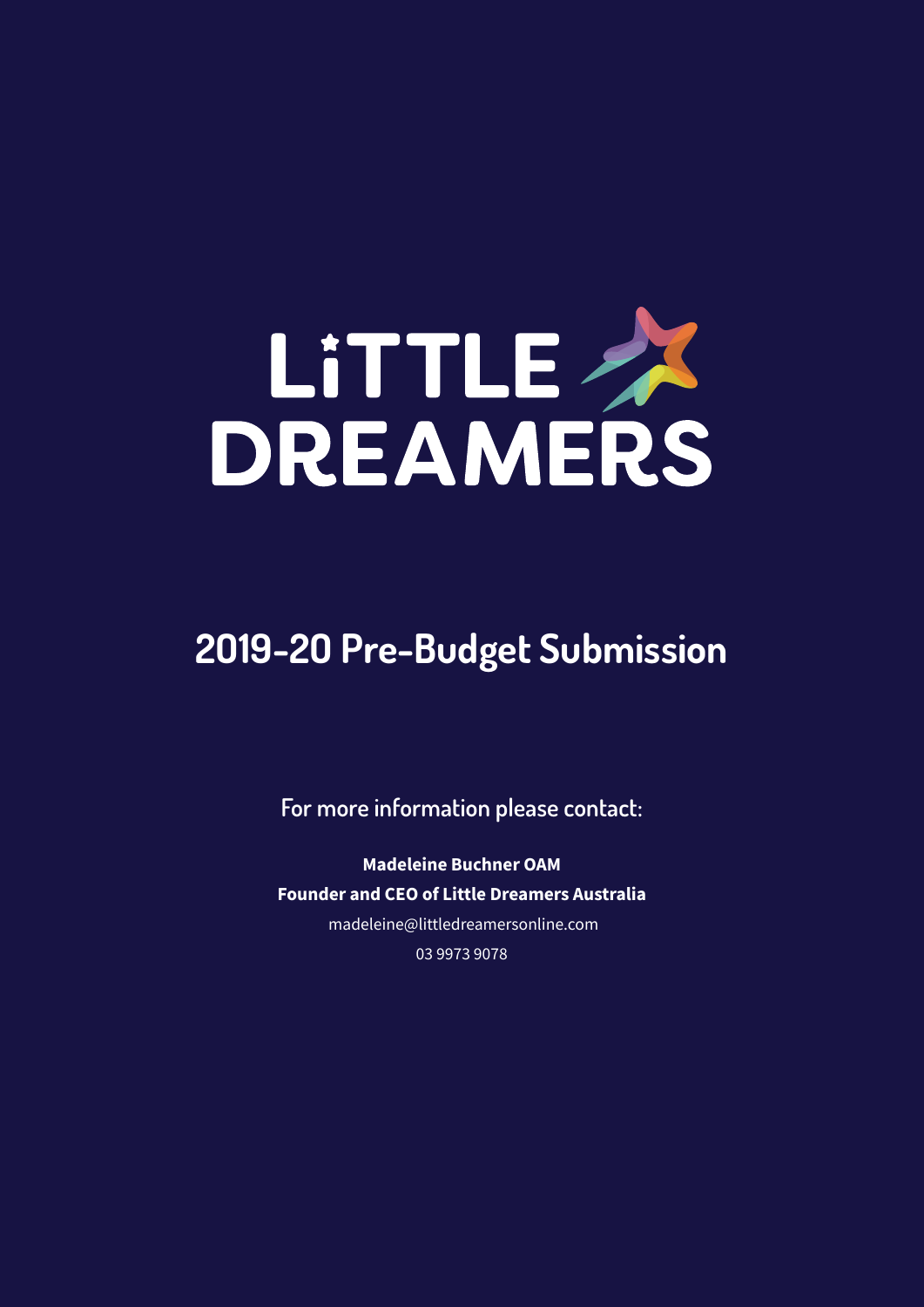



# **1 February 2O19**

#### **Budget Policy Division**

Department of the Treasury Langton Crescent Parkes ACT 2600

### **Little Dreamers Australia: 2O19-2O Pre-Budget Submission**

Little Dreamers Australia appreciates the opportunity to provide a submission to the Australian Government in relation to the 2019-20 Budget.

Little Dreamers is a not-for-profit organisation that works to improve the quality of life for Young Carers around the country. These young people give up their childhood to care for a parent or sibling with a chronic or mental illness, disability or addiction. They are also one of our country's most vulnerable group of young people.

While we acknowledge that our country has a number of priorities to consider, we believe there needs to be a greater focus on supporting our youngest carers and that a strong investment in this area should be a Government priority.

This submission **identifies a number of focus areas and strategies** for the Federal Budget 2019-20 to improve the opportunities and support available for Young Carers and therefore, the broader community.

#### **These areas include:**

- The launch of a new Australian Youth Strategy.
- Investment in supports co-developed by Young Carers.
- Investment in capacity building for more research into Young Carers.
- More proactive early intervention supports for carers in the workplace and Young Carers in schools.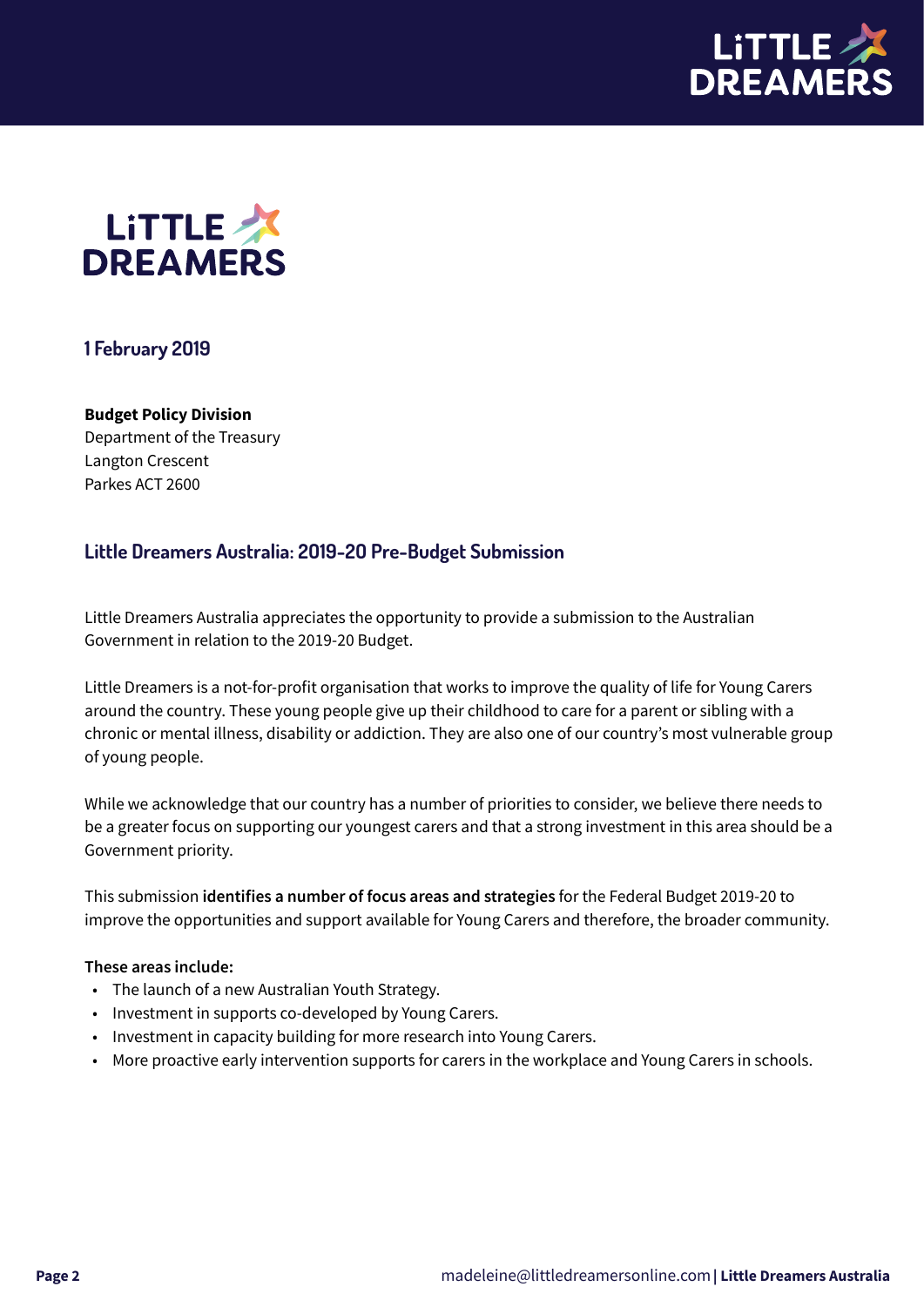

# **ABOUT LITTLE DREAMERS**

Founded in 2009, Little Dreamers has been supporting Young Carers for over 10 years. Our vision? To ensure that every Young Carer around the world is supported by someone or something by 2030.

To achieve this, we advocate for policy change and run campaigns to raise awareness in Australia and around the world. Our dedicated one-to-one and group support programs reflect our desire for change and commitment to Young Carers.

We are revolutionising the way Young Carers are supported. Little Dreamers is headed up by Young Carers, who have created international best practice programs that are developed from a position of empathy and understanding.

We believe that we are never going to reduce the number of Young Carers that there are around the world but we can increase the support and reduce the negative impacts of being a Young Carer. We can only do this if we all work together.

## **THE CARING CRISIS**

The most common risk factors facing carers are social isolation, financial and educational disadvantage, unemployment and poor mental health. Often, carers can also suffer from poor physical health due to incorrect lifting and physical care techniques.

There are 2.8 million carers of all ages in Australia providing around \$60bn of unpaid care per year. This number is continuing to grow with more young people taking on caring roles each year. This rise is due to the ageing population, an increased understanding and acceptance of mental illnesses and a longer life expectancy of people with disabilities.

The estimated number of Young Carers in Australia varies as the definition of caring differs depending on the age group being captured, whether care is provided inside or outside the home and whether the person recognises and reports on their caring duties. It is estimated that 1 in 10 people under the age of 25 are Young Carers.

In a report released by the Australian Institute of Family Studies in 2016 (LSAC Annual Statistical Report) it was revealed that almost 4% of 14 - 15 year olds said that they spend some time caring for a person who is either elderly or has a health condition or disability. 22% provided help with core activities and a further 12% said they provided assistance, other than helping with core activities.

In August 2017 it was revealed that Young Carers have significantly lower performance in Reading and Numeracy in NAPLAN at Year 9 compared with their non-caring peers. AIFS economist Dr Diana Warren noted that "Year 9 boys who spent two or more hours per day as carers were the equivalent of 1.9 years behind their peers in reading [while] girls were 1.6 years behind".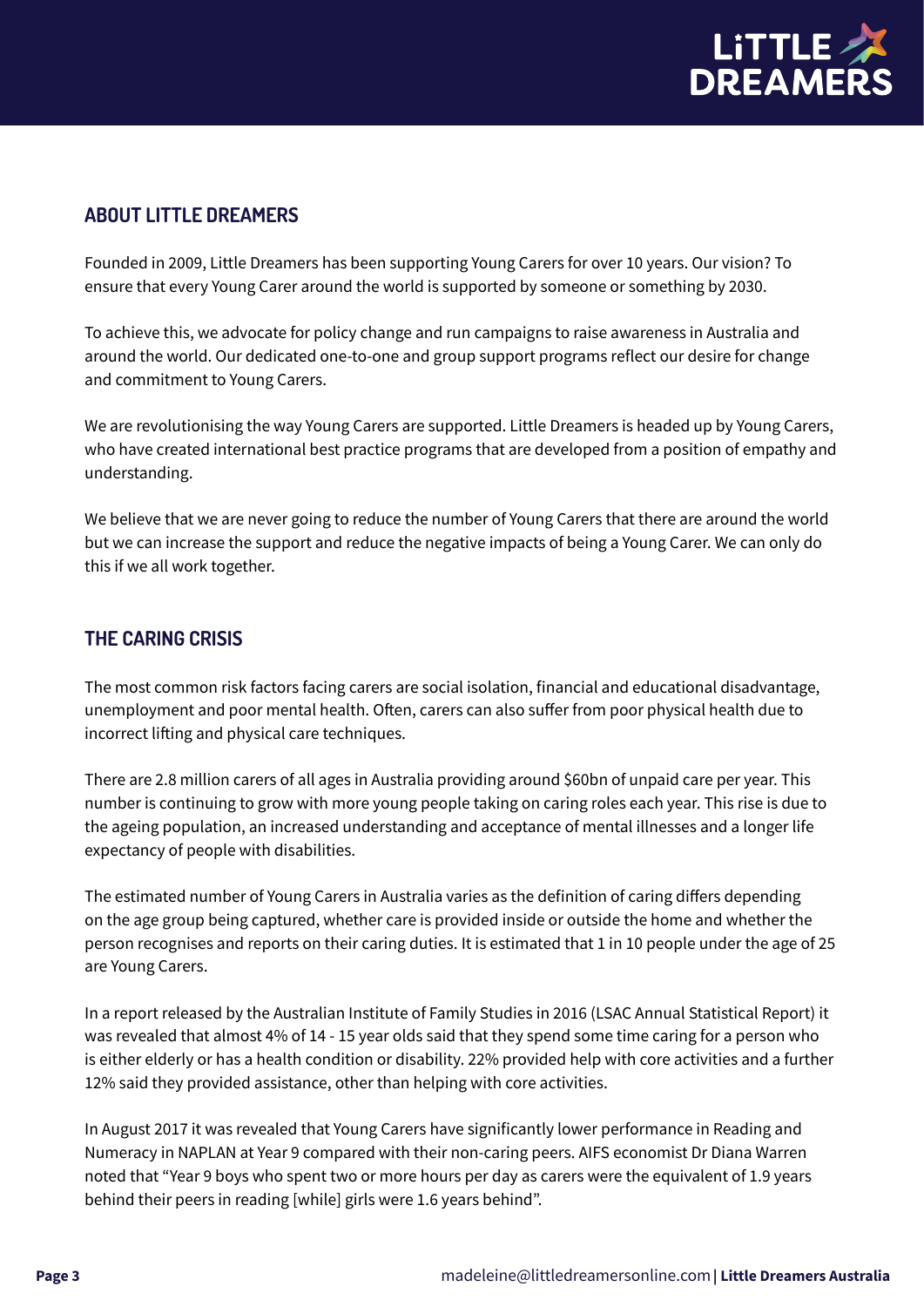

# **SOME FAST FACTS AND STATISTICS**

- Young women are more likely to be carers than young men.
- Young people in low resource and single-parent households are more likely to take on a caring role.
- Households with Young Carers are generally characterised by lower incomes.
- Young Carers are more likely to live in more disadvantaged communities, in outer urban locations and country towns.
- Indigenous young Australians are two to three times more likely than non-indigenous young people to be carers.
- Higher rates of caring are evident for children with parents from countries that had experienced war including Iraq, Afghanistan, Croatia, Bosnia, Herzegovina and Serbia.

# **YOUNG CARERS OFTEN DON'T IDENTIFY THEMSELVES AS CARERS**

Some feel as though they shouldn't be discussing family challenges in the community, others don't want to attract further attention and shy away from the stigma of being labelled a Young Carer.

Some Young Carers feel that there may be repercussions from divulging the fact that they are carers in their family and many just don't think of themselves as having a particularly special or unique role. It is just what they are accustomed to doing.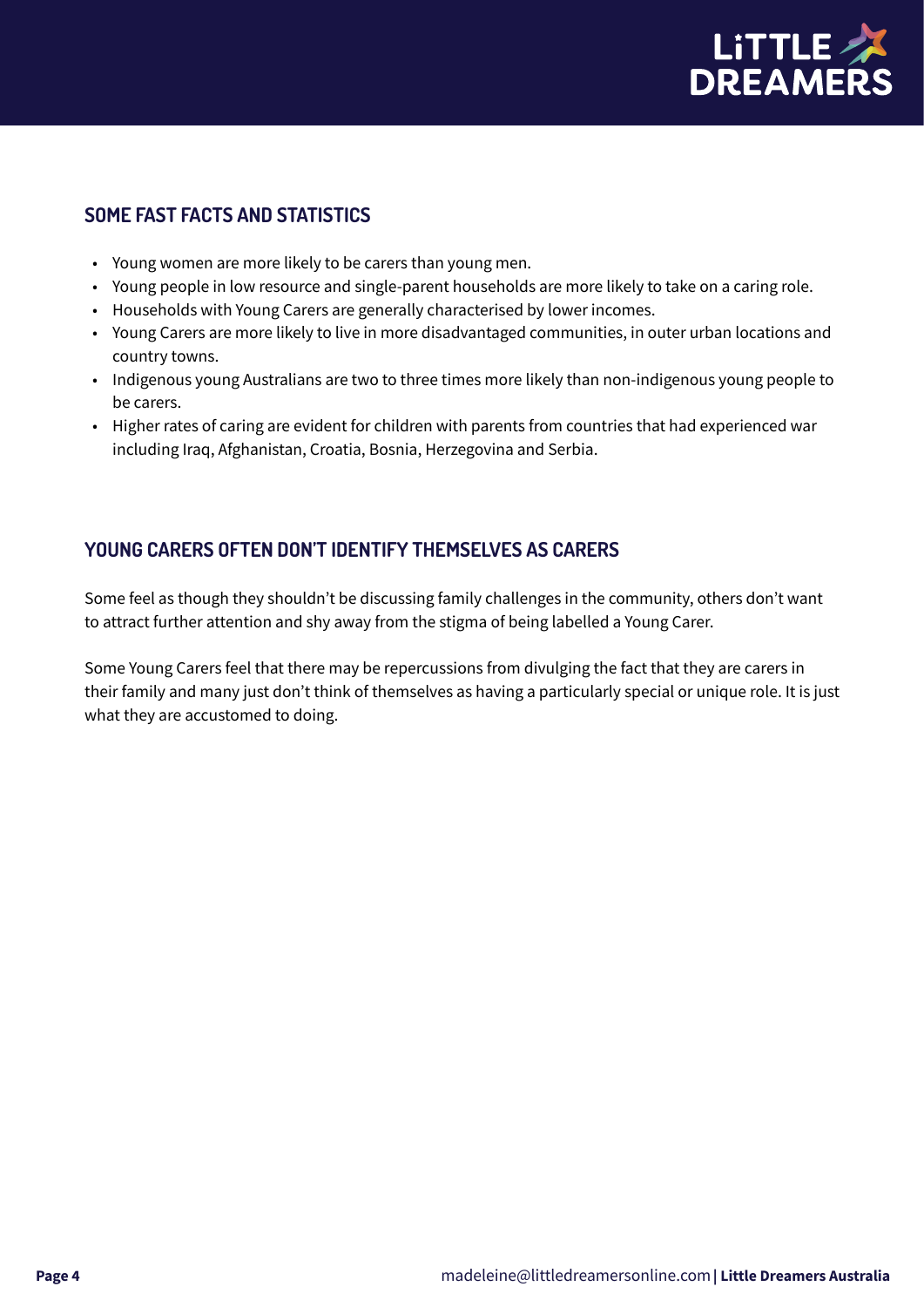

## **RECOMMENDATIONS**

After extensive consultation with Young Carers and their families across Australia, Little Dreamers encourages the Government to make caring for our Young Carers a national priority. Without supporting carers from a young age, we are already putting our young people at risk. We are not equipping them with the tools needed to face the challenges posed by being a Young Carer, which often extends into adulthood. Early intervention and prevention of risk factors facing Young Carers should be at the top of the list.

#### **The immediate priorities in relation to this recommendation are:**

- The development of a new Australian Youth Strategy
- Investment in dedicated supports developed in consultation with Young Carers rather than those developed for them;
- Investment and capacity building in Young Carer research; and
- Investment in supporting carers in the workplace and Young Carers in Schools to create a more skilled and informed as opposed to engaged workplace and community.

#### **1. Development of a new Australian Youth Strategy**

The existing Australian Youth Strategy, launched in 2010 prioritised eight action areas; health and wellbeing, education, families, communities, online, work, early intervention and safety. The national conversation that lead to the creation of an Australian Young Strategy

focused on the need to support Young Carers. In order for this country to continue supporting our youth through preventative and early intervention practices, this strategy needs to be redeveloped and updated. We are advocating for a focus to be placed on at-risk youth.

# **2. Investment in dedicated supports developed in consultation with Young Carers rather than those developed for them**

Developing programs with Young Carers can assist in empowering and engaging this group of at-risk young people on a new level. Rather than providing services that have been built from a top down approach, it is crucial that we begin to work bottom up and include Young Carers in co-development of support programs. Involving Young Carers in the development of support programs ensures that the available funds are being used in a targeted and effective manner and that the programs are what Young Carers actually want.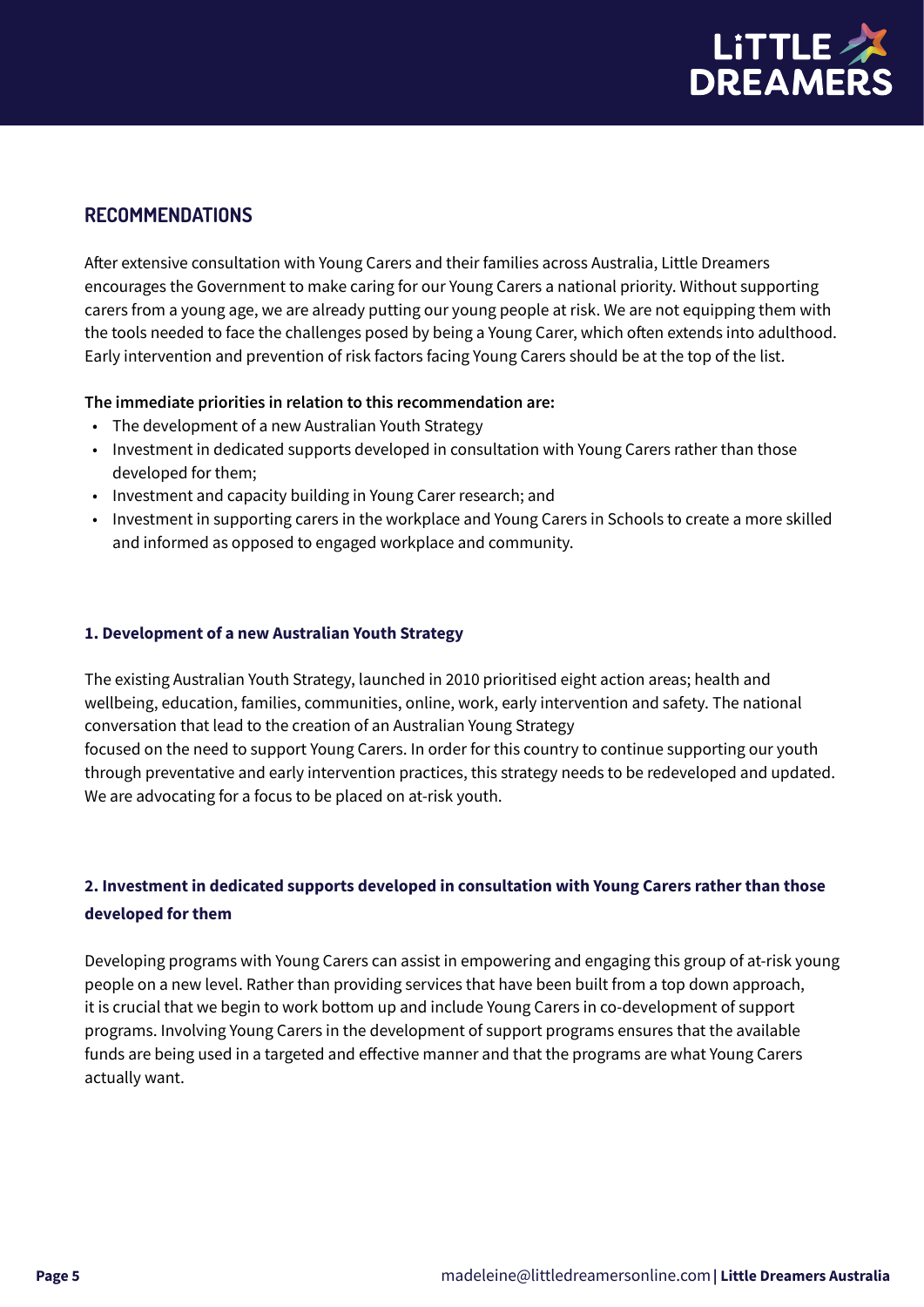

#### **3. Investment and capacity building in Young Carer research**

Australia is ahead of the curve in supports available for Young Carers however considerably falling behind in the amount of research being produced on Young Carers. Many programs are built using research from data coming out of United Kingdom, Canada or Belgium. Little Dreamers currently sits on the board of Euro-Young Carers and we are instrumental in the launch and development of the Me-We Research Project, reviewing current practices for Young Carers across six key countries. For Australia to be put on the map for international recognition and support for Young Carers we require regular research to be funded and developed within Australia. This increase in research will ensure that funds are being directed as needed, programs will be better tracked and impact measured more effectively and efficiently.

## **4. Investment in supporting Young Carers in the workplace and Young Carers in Schools to create a more skilled and informed workplace and community**

Reactive approaches currently in place for supporting carers in schools and the workplace will no longer suffice. Proactive and early intervention support is an essential addition to ensuring holistic support. One in eight people in our workforce are carers with two to three students in every classroom having caring responsibilities at home. This is a large group in our population that could use extra support from both employers and teachers. We are advocating for two key changes: mandatory carers Leave to be allocated separately from Sick Leave for all employees; and, required training for teachers in schools across the country. We believe these amendments will improve workplace retention and increase both attendance and school completion rates amongst Young Carers.

#### **CURRENT FUNDING CONCERNS**

The new ICSS model has been developed alongside older Australian carers with the aim of implementing a 'one size fits all' model into the community. Without clear and targeted support, Young Carers will be inadequately supported by the new model and once again slip through the cracks. This will put further pressure on the Government, healthcare system, and the wider community.